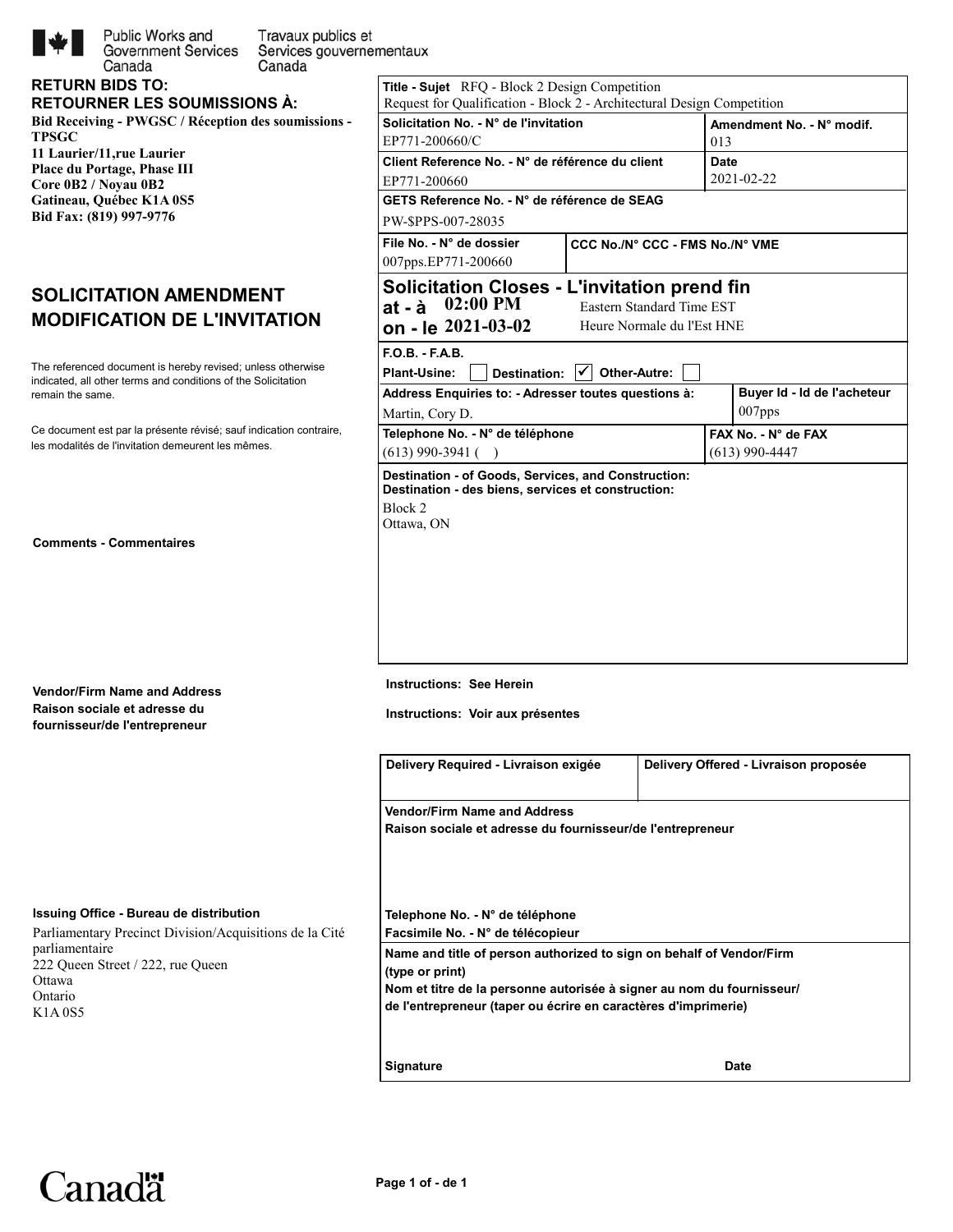Amendment 013 is raised to publish bidders' questions and answers about the Request for Qualification - Block 2 - Architectural Design Competition and to amend the RFQ.

#### **1. Questions and Answers**

#### **Question #115**

After the method was changed to epost, Annex A (version 2) became obsolete since it refers to physical copies. Will a revised version be released?

# **Answer #115**

Yes, please see amendment below.

# **Question #116**

If we are pairing with a local architecture firm and it is NOT a Joint Venture, how do we show both firms as the Respondent and include projects from both firms or is the Respondent only 1 firm?

If it is only 1 firm as a Respondent, how do we include the local architect projects into the submission?

# **Answer #116**

Please see response to question 51 and question 58 in amendment 006.

When an architectural firm is carried as a Respondent Team member, it is de facto not considered the Respondent but rather a sub-consultant part of the Respondent Team.

For architectural reference project (ie projects 1 to 4) refer specifically to paragraph 104 a).

When the Respondent is a multi-entity joint venture (formal or informal as per section F.XVII and also clarified in response to question Q#085 in amendment 009) it is left up to the Respondent to determine which reference projects to include from within its constituting entities.

# **Question #117**

Regarding the SRE 3 project requirements:

The brief states that the response should "reference a maximum of two architectural projects undertaken by the Respondent Team."

Our question is simply whether it would be acceptable to only reference one project, as long as we can address all the criteria this way? Or if using two projects is expected and will score higher?

#### **Answer #117**

The choice is left to the Respondent. The scoring method will be the same whether one or two projects are submitted, and the score will depend on the strength and relevance of the response.

#### **Question #118**

It appears that not all jury members are fluently bilingual in English and French. If a proposal is submitted in French, how will it be translated for non-bilingual Jury members?

#### **Answer #118**

Refer to paragraph 82. Refer to paragraph 137. The Jury is not involved in the RFQ evaluation. The evaluation is being undertaken by representatives of Canada, and where language is not an issue.

#### **Question #119**

We have a question about SRE3:

Can the project(s) by the Principal Design Architect or Lead Design Architect for SRE3 be a project they led with a previous employer?